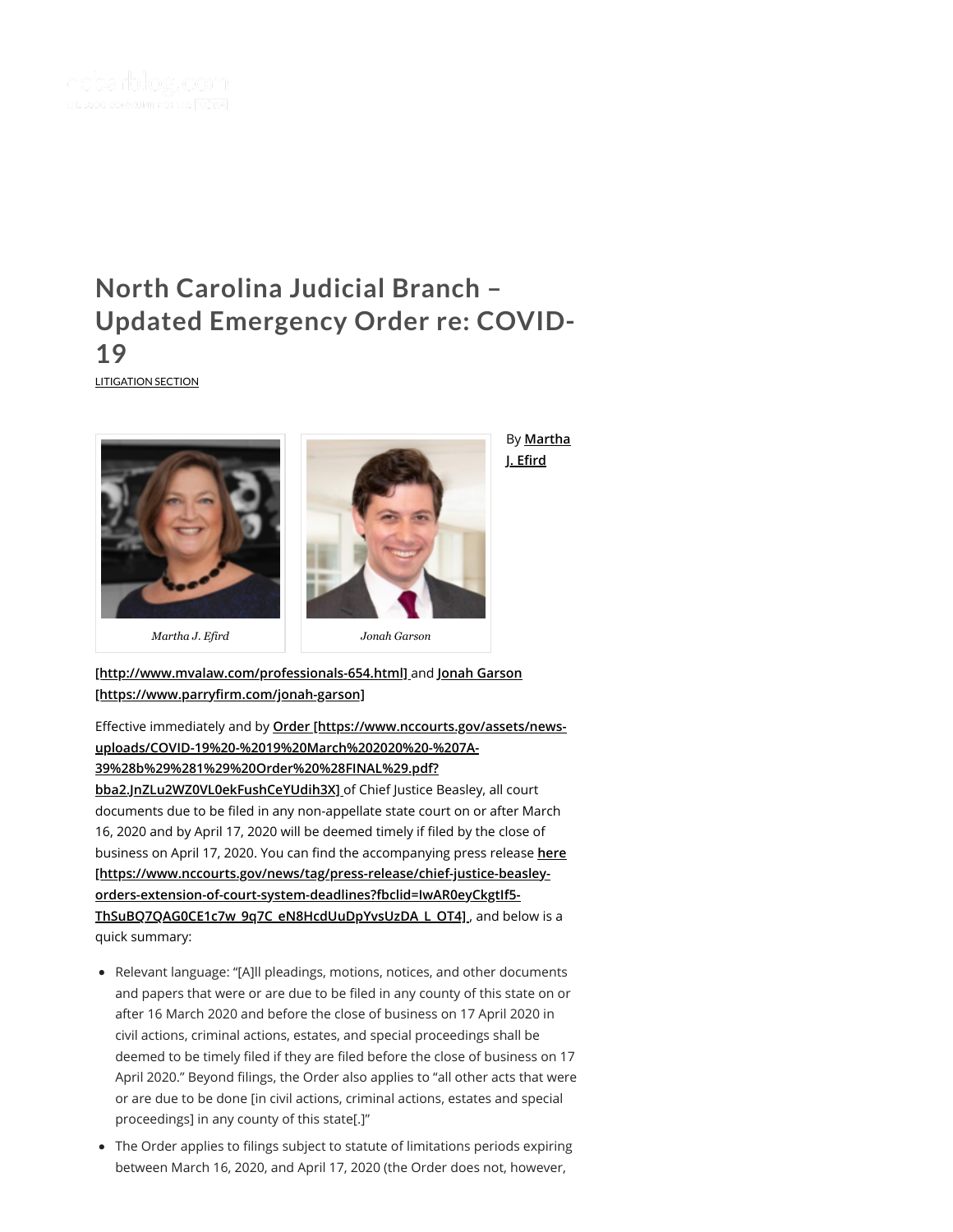toll statutes of limitations; it has no effect on statutes of limitations that are due to expire on or after April 18, 2020).

• The Order does not apply to any appellate court filings. However, the Supreme Court has issued a catastrophic conditions order and appellate court arguments are being postponed. For more information on this, see Beth Scherer's post **here**

**[https://ncapb.foxrothschild.com/2020/03/19/oral-arguments-in-theappellate-courts-coronavirus-impact-**

**[update/https:/ncapb.foxrothschild.com/2020/03/19/oral-arguments-in](https://ncapb.foxrothschild.com/2020/03/19/oral-arguments-in-the-appellate-courts-coronavirus-impact-update/https:/ncapb.foxrothschild.com/2020/03/19/oral-arguments-in-the-appellate-courts-coronavirus-impact-update/)the-appellate-courts-coronavirus-impact-update/]** .

- The Clerks of Superior Court in Wake County and Mecklenburg County are reducing their hours of operation and staffing, and other districts may soon follow suit. Wake County Clerk of Superior Court counters will be open 1 p.m. to 5 p.m., and filers are encouraged to use drop boxes on the first floor of the courthouse. The Mecklenburg Clerk of Superior Court's office will be open 9 a.m. to 12 p.m., and emergency and essential filings will be accepted between 12 p.m. and 5 p.m. at the Criminal Magistrate's Office. Clerks are requesting that attorneys **please** not come to courthouse facilities unless required to do so.
- At publication time, sheriff's offices remain open as normal and are receiving and serving papers.

We can expect our judicial districts to post orders and/or memorandum concerning changes in county court operations. For local updates by judicial district, attorneys should monitor this website:

**https://www.nccourts.gov/covid-19-coronavirus-updates**

[https://www.nccourts.gov/covid-19-coronavirus-updates]. You can also find a county's COVID-19-related information summarized by visiting the individual county page at **[www.nccourts.gov \[http://www.nccourts.gov\]](http://www.nccourts.gov/)** .

Stay safe and be well. As further updates come in, we'll be sure to post them here.

MARCH 20, 2020 /

**TAGS:** [COVID-19](https://ncbarblog.com/tag/covid-19/)

## **Share this entry**



## **You might also like**